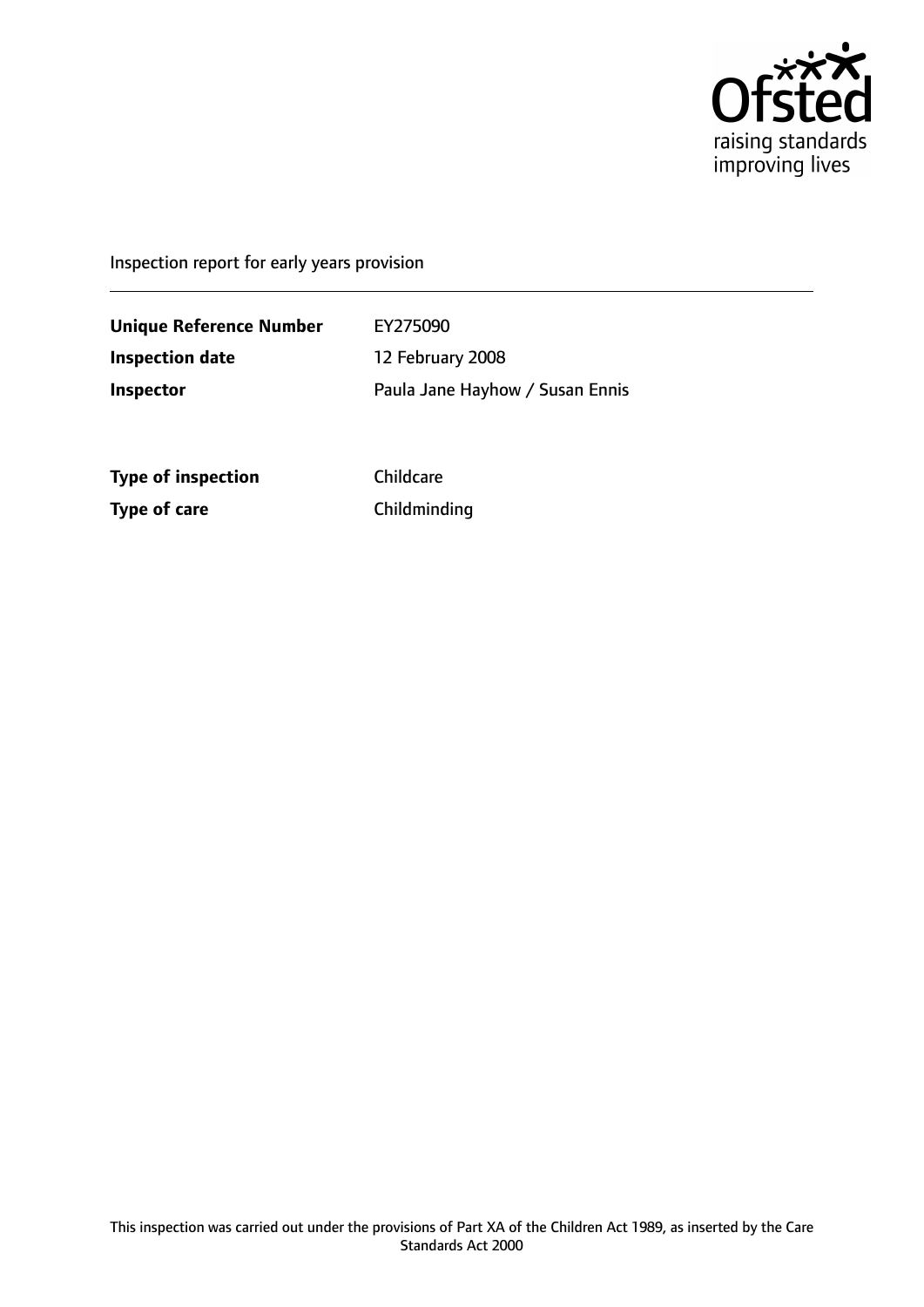### **ABOUT THIS INSPECTION**

The purpose of this inspection is to assure government, parents and the public of the quality of childcare and, if applicable, of nursery education. The inspection was carried out under Part XA Children Act 1989 asintroduced by the Care Standards Act 2000 and, where nursery education is provided, under Schedule 26 of the School Standards and Framework Act 1998.

This report details the main strengths and any areas for improvement identified during the inspection. The judgements included in the report are made in relation to the outcomes for children set out in the Children Act 2004; the National Standards for under 8s day care and childminding; and, where nursery education is provided, the *Curriculum guidance for the foundation stage.*

The report includes information on any complaints about the childcare provision which Ofsted has received since the last inspection or registration or 1 April 2004 whichever is the later.

### **The key inspection judgements and what they mean**

*Outstanding: this aspect of the provision is of exceptionally high quality Good: this aspect of the provision is strong Satisfactory: this aspect of the provision is sound Inadequate: this aspect of the provision is not good enough*

For more information about early years inspections, please see the booklet *Are you ready for your inspection?* which is available from Ofsted's website: *www.ofsted.gov.uk.*

## **THE QUALITY AND STANDARDS OF THE CARE**

On the basis of the evidence collected on this inspection:

The quality and standards of the care are satisfactory. The registered person meets the National Standards for under 8s day care and childminding.

#### **WHAT SORT OF SETTING IS IT?**

The childminder was registered in 2003. She lives with her husband and two children aged 11 and eight years in Tooting, South West London. The ground floor of the childminder's house is used for childminding together with two bedrooms upstairs used for sleeping and play. There is a fully enclosed garden and three parks available for outdoor play. The local schools and shops are within walking distance.

The childminder is registered to care for a maximum of two children at any one time and is currently minding one child under a year on a full-time basis.

## **THE EFFECTIVENESS OF THE PROVISION**

#### **Helping children to be healthy**

The provision is satisfactory.

Children are cared for in a comfortable, clean home. The childminder cleans the premises and toys regularly to prevent the spread of infection. The children's health is effectively promoted as there are clear hygiene procedures in place such as washing hands after nappy changing and cleansing surfaces with anti-bacterial sprays before preparing meals. Children's dietary needs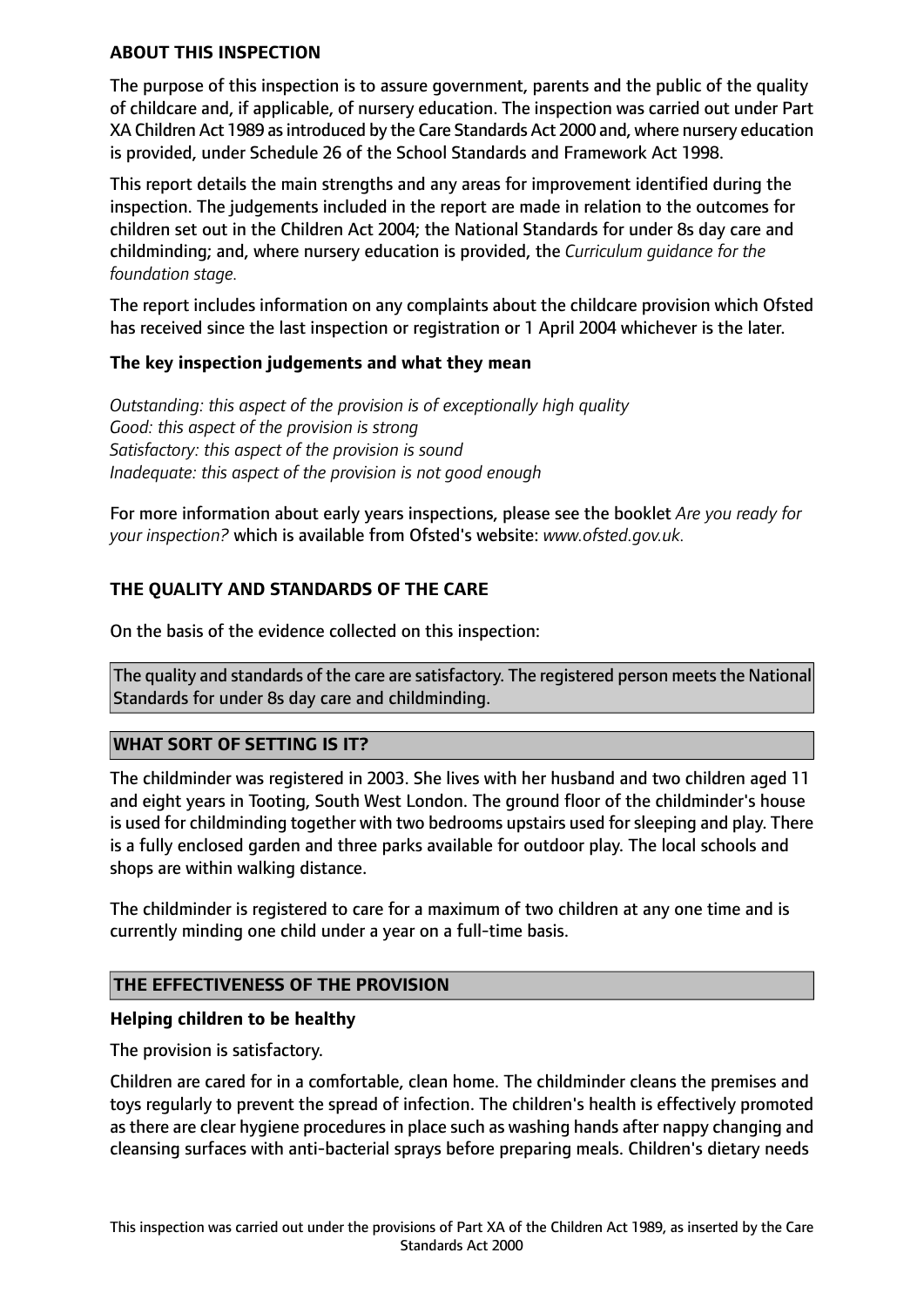are met as the childminder discusses individual requirements with parents and keeps a record of these, ensuring that these are observed. Parents wishing to use their own milk are accommodated. Children are nourished as parents provide the children's dietary needs at present but the minder has a sound understanding of the foods she would offer once children are weaned off the bottle. She would offer a balanced diet with foods low in salt, fat and sugar thus helping to promote their growth and development.

Children participate in a range of physical activities, contributing to their good health. They enjoy walks in the fresh air to the park, to feed the ducks The park is equipped with climbing apparatus, slides, roundabouts, swings and space to play football. The children can stretch their arms and are beginning to push the swaying mobiles and they love listening to the sound machines and rattles. This is enabling them to develop control of their bodies and improve their physical skills. However, children's health could be affected as the first aid box does not contain all items recommended on the first aid training and permissions for the seeking of emergency treatment or advice is not sought and this could lead to a possible delay in treating a child effectively in the event of an accident.

# **Protecting children from harm or neglect and helping them stay safe**

The provision is satisfactory.

Children are cared for in a welcoming and generally safe environment and are therefore able to move around freely. The childminder is aware of most risks, both in and out of the house, and has taken steps to minimise these. She inspects the premises before the children arrive and is vigilant during the day regularly checking for potential hazards. However, children's safety could be affected as they have access to hazardous items in the bathroom cupboard, the water butt and debris in the garden.

Children are able to select activitiesfrom a range of quality toys and equipment. The childminder sets out the children's play resources so that they are easy to reach. The children use safe play resources and equipment and the childminder makes sure that these are interesting and appropriate for the age of the children attending. She sensitively supervises the children's choice of toys and activities, ensuring that they are safe and appropriate. The children's welfare is further promoted because the childminder has an effective understanding of child protection procedures and would know what action to take should she have a concern.

## **Helping children achieve well and enjoy what they do**

The provision is satisfactory.

Children are confident, settled and interested in their play. The children have a good relationship with the childminder who uses her knowledge of child development to adapt activities so that they are appropriate and promote children's learning such as developing their understanding of themselves through sensory activities such as talking to them, sound games and feeling soft toys. Older children have opportunities to play board games, word games and imaginative scenarios such as being teachers.

The childminder encourages the children's learning by responding to what is happening and making this a learning situation, for example, making mud pies, writing poems, or developing their understanding of using libraries and reference books on a favourite subject. The younger children's independence is fostered as they learn how to hold the minders fingers, make eye contact and smile and giggle at the interaction.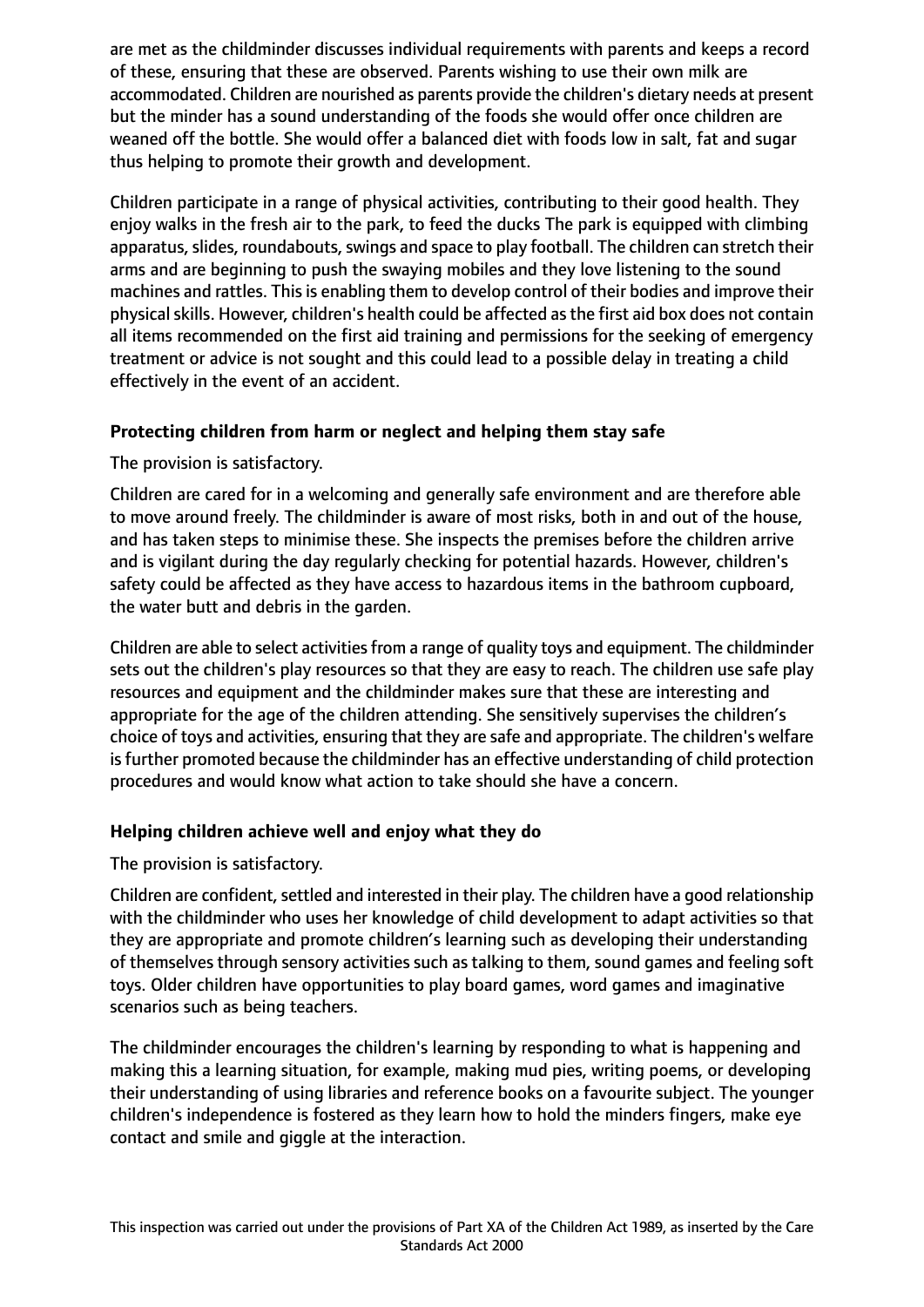# **Helping children make a positive contribution**

The provision is satisfactory.

Children are respected as individuals and the childminder makes sure that she is aware of any individual needs and is able to meet these. The childminder has thought through her behaviour management procedure and uses appropriate methods such as distracting and talking soothingly with her present placement. She knows their ways of responding and interacts appropriately to meet their particular stage of development. For example, she knows when they are getting tired needing a sleep or when they need a securing cuddle when an unexpected visitor arrives.

Parents are kept informed about how their children are progressing and developing through daily dialogue. The childminder ensures that she is aware of any particular needs at placement time and is able to meet these. The childminder appreciates the importance of providing a range of activities and resources to promote positive images of society and increase children's understanding of this. However, children's range of activities and toys with regard to reflecting equal opportunities is limited thus restricting their full understanding and knowledge of this subject. The children are learning about their local community on outings to local parks, library, school and shops. Although there are no children currently attending the setting who have any learning difficulties and/or disabilities the childminder has thought through how she will provide care which includes them in the life of the home through discussing their needs with parents.

# **Organisation**

The organisation is satisfactory.

Overall, children's needs are met. The childminder organises most of her work effectively, helping the children to feel comfortable, relaxed and at home. The toy provision is set out for them and routinely changed to add variety and interest. The individual needs of the children are generally met by the childminder through her procedures to ensure that she has all relevant information on the children which is regularly discussed and reviewed with the parents. Parents' wishes relating to the care of their children are abided by at all times such as supporting visits during the day to feed the children. However, children's safety and well-being is affected as the new regulation publication relating to childminding is not in place and the registration certificate is not being displayed for parents to view. These issues could possibly cause misunderstandings between the parent and the childminder.

The children's emotional and physical development is promoted through the childminder's organisation of her daily work, which ensures that children are offered a range of interesting activities and opportunities and that all are able to participate in. All persons living on her premises have been checked for their suitability and the childminder is vigilant in ensuring that she supervises the children at all times.

## **Improvements since the last inspection**

The childminder was asked at the previous inspection to make the drain in the garden safe and ensure dangerous plants and barbeque equipment are inaccessible to the children.

The childminder has removed the dangerous plants and the barbeque has been removed to the locked shed. Due to a new extension being built the drain has been removed. These measures further improve the children's safety, welfare and security.